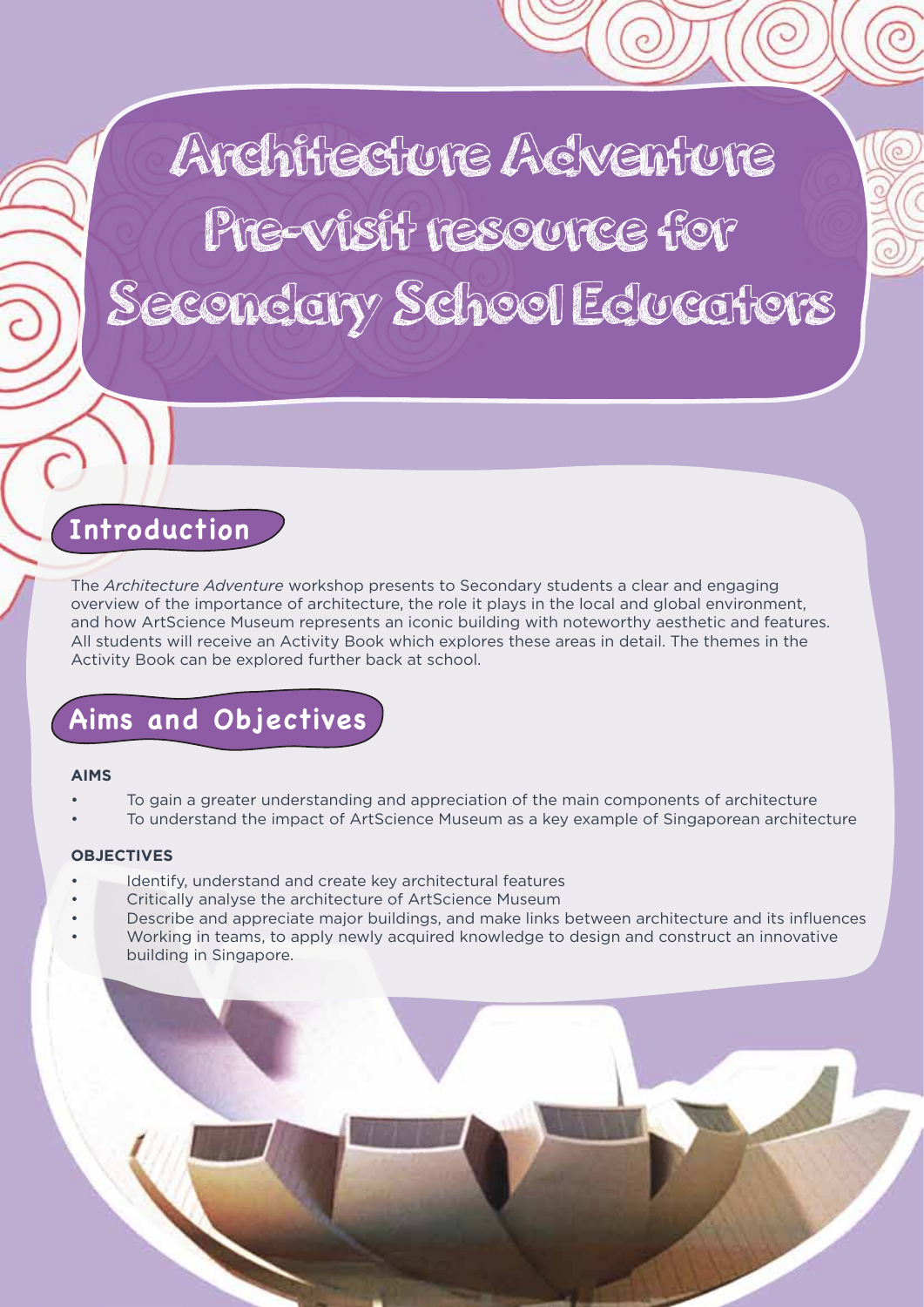# **Workshop content**

Fun icebreaker game with an introduction to iconic architecture from around the world. After the warm-up activity, the Docents hand students their activity books and start the tour.

# **ACTIVITY BOOK COMPONENTS**

- Introduction ArtScience Museum (Observational sketching; crossword puzzle) Green Features ('Name the green features' activity)
- The Art of Architecture (with speed-sketching activity)
- Supporting the Structure (Construction solutions activity)
- Design Brief (with building activity) and evaluation

The students fill in the different the activities within their book as they progress around ArtScience Museum on their tour.

# **SUMMARISED TOUR CONTENT**

- Standing outside ArtScience Museum (weather permitting), the Docent provides a brief introduction about the building and to architect Moshe Safdie's involvement as the designer of the building.
- Students have a close-up look at the Oculus, a dish-like roof that collects rainwater and drains it through a hole in the centre of the building, creating a waterfall that feeds into a pond at the basement level.
- Students have the opportunity to view in the original Moshe Safdie's initial sketches of ArtScience Museum.

The group will then head back to the Education Space (B1) where they discuss how the architects and engineers found solutions to support the irregular structure of ArtScience Museum. Examples of these are given through digitally-animated demonstrations.

# **DESIGN AND CONSTRUCTION ACTIVITY**

Using the versatile construction resource 'Bionic Blox', students work in teams of four or five to plan, design and construct a new and iconic HDB housing estate. A representative from each team will explain to the rest of the group the concept of the building at the end of the activity.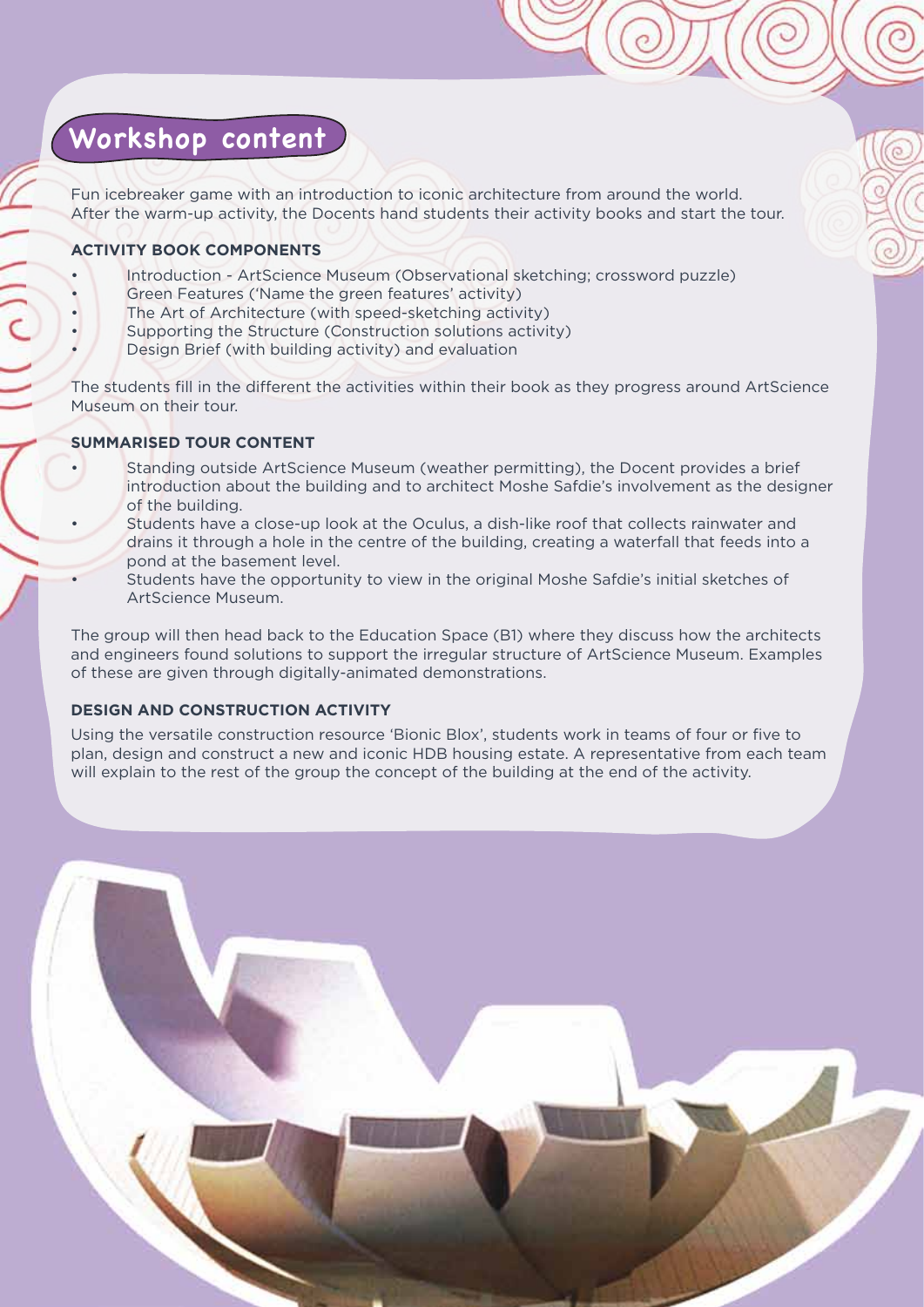# **Curriculum links**

# **ART**

The Architecture Adventure workshop complements the three behavioural domains of *Perceiving, Communicating*, and *Appreciating* in the following ways:

#### *Perceiving - Aims:*

- Cultivate in students greater understanding of and sensitivity towards architecture and so develop a citizenry that is more able to enjoy, appreciate and foster a lifelong interest in the Visual Arts
- Develop visual literacy through the critical analysis and appraisal of architecture • Increase proficiency in the use of visual arts vocabulary
- Foster self-confidence and a sense of achievement through critical appraisal of architecture • Nurture a lifelong interest in the visual arts

#### *Perceiving - Learning Outcomes:*

- Analyse and define visual expressions in light of social and cultural contexts
- Make connections between visual expressions of differing genres, traditions and contexts Make inferences from architecture

#### *Communicating - Aims:*

• Processes involved include evaluating information, synthesising ideas and expressing personal interpretations. Through the analysis of architecture and the practise of informed aesthetic judgement, students learn to communicate creatively and effectively

#### *Communicating - Learning Outcomes:*

- Generate, conceptualise and articulate independent interpretations of architecture
- Critically appraise architecture, including ideas and concepts
- Communicate with precise working vocabulary the processes of building, and critical responses to architecture

# *Appreciating - Aims:*

- Students value the visual arts as a powerful means of expression, they recognise the connections between the visual arts and their lives, and appreciate its significance in the wider context of culture and society
- Students develop aesthetic and cultural awareness from which personal and cultural identities could be examined and built upon. Through this, students will continue their interest and participation in the visual arts beyond school

# *Appreciating - Learning outcomes:*

- Value imaginative and innovative ideas in visual arts
- Achieve a sense of confidence through informed critique of the visual arts
- Value local artworks as part of a country's history and cultural heritage • Develop an inquiring attitude and lifelong interest in the visual arts